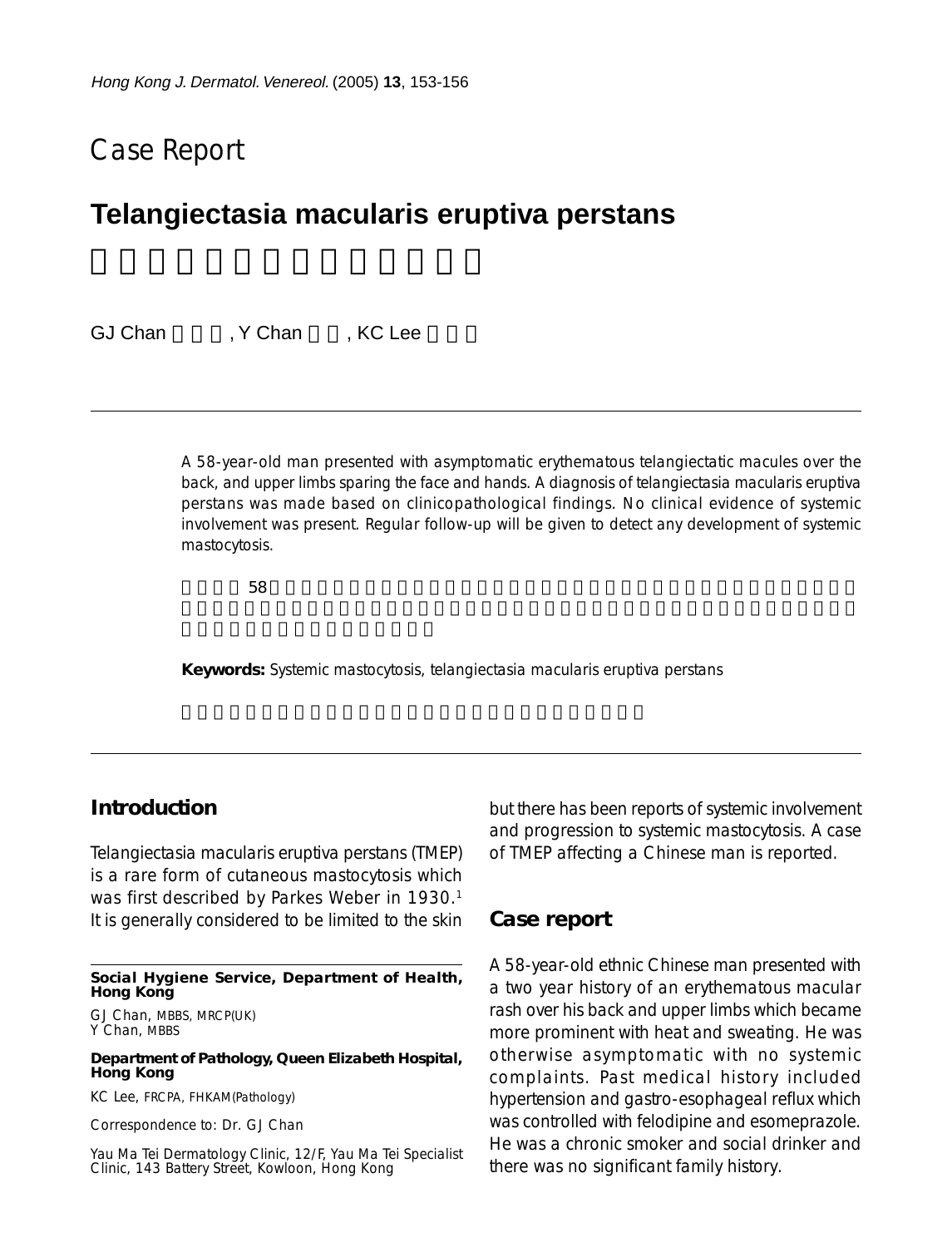Physical examination showed coalescing erythematous macules which demonstrated fine telangiectases on a background of multiple faint tan macules. The lesions were distributed over the back and upper limbs sparing the face, chest, abdomen and hands (Figures 1 & 2). Darier's sign and dermatographism were not elicitable. Systemic examination was unremarkable with no stigmata of chronic liver disease and without lymphadenopathy or hepato-splenomegaly. The differential diagnoses included generalised essential telangiectasia, telangiectasia macularis eruptiva perstans, chronic alcoholism, chronic liver disease.

Investigations including complete blood picture, liver and renal function tests showed normal



**Figure 1.** Coalescing erythematous macules with fine telangiectases over the arm with faint tan macules in the background.



**Figure 2.** A Close up of the macular lesions on the arm showing fine telangiectases.

results. A skin biopsy from a back lesion without using adrenaline showed telangiectases with a sparse perivascular infiltrate consisting of oval and spindle shaped mast cells with basophilic granules on haematoxylin and eosin stain (Figures 3 & 4). Special staining with chloroacetate esterase highlighted an increase in mast cells (Figure 5). The clinical and histological features were consistent with telangiectasia macularis eruptiva perstans.



**Figure 3.** There are telangiectases in the upper dermis with a sparse perivascular infiltrate. (H&E, Original magnification x 10)



**Figure 4.** High magnification showing oval and spindle shaped mast cells with basophilic granules. (H&E, Original magnification x 40)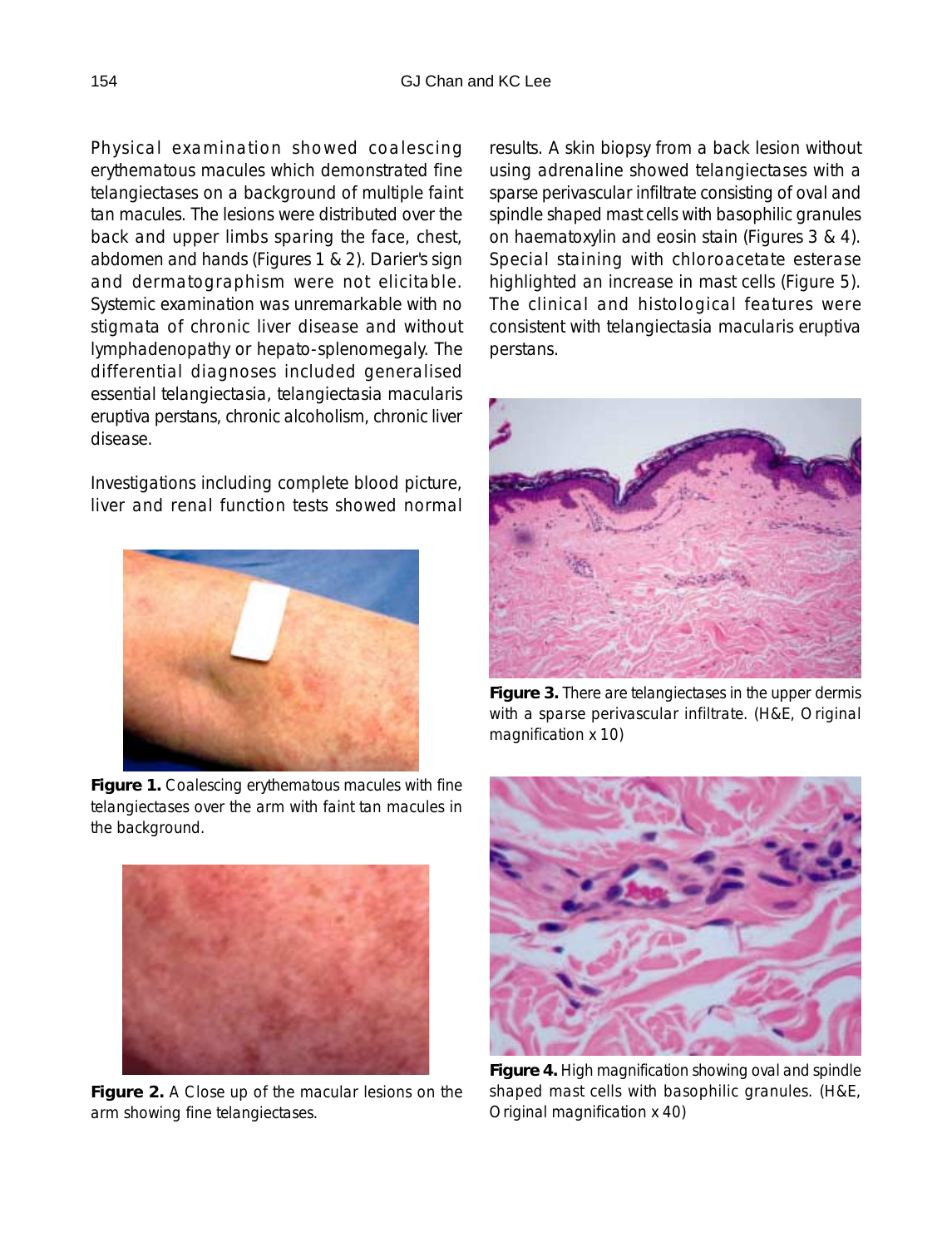

**Figure 5.** An increase in mast cells number is highlighted by the chloroacetate esterase stain (CAE, Original magnification x 40).

## **Discussion**

TMEP is characterised by the permanent vessel expansion secondary to the local release of mast cell mediators and angiogenetic factors.2 It occurs more commonly in adults than in children.<sup>3</sup> Familial cases of TMEP have been reported in four children in three generations of one family.4

Clinically TMEP is characterised by coalescing erythematous and tan coloured macules measuring 2 to 10 mm in diameter with fine telangiectases. The lesions are typically distributed over the trunk and limbs bilaterally, although a unilateral variant has been reported.<sup>5</sup> Darier's sign is usually absent or slight due to the paucity of mast cell numbers in the skin. This may be of importance to distinguish true TMEP from a different group of patients with adult onset cutaneous mastocytosis with telangiectases associated with lesions of urticaria pigmentosa with significant systemic involvement.<sup>6</sup>

Histologically, TMEP comprises of a perivascular infiltrate of mast cells in the upper third of the dermis with proliferation of blood vessels within

the papillary dermis. The mast cells are spindle shaped and may be very subtle. They are better visualised with special stains such as giemsa, toluidine blue, or by histochemical techniques to reveal chloroacetate esterase, or immunocytochemical stains of tryptase or chymase. Eosinophils are generally absent.7 The number of mast cells is marginally increased in TMEP which may pose difficulties in diagnosis. Weedon has suggested that normal skin may contain up to 15 mast cells per high power field,<sup>8</sup> whilst in our patient a total of 19 mast cells per high power field were present. There however exists no reliable numerical cut off point that allows a decision whether a mast cell count is within the limits of normal skin or whether it is increased.7

TMEP is considered to be benign and limited to the skin, but some opinionate that it is merely a macular form of maculopapular cutaneous mastocytosis which has high association with systemic involvement.7 Features of systemic involvement include headaches, flushing, diarrhoea, splenomegaly, abnormal skeletal radiographs, and bone-marrow involvement. Other associations include multiple myeloma<sup>9</sup> and polycythemia rubra vera.10 A case of TMEP has been reported to progress rapidly to systemic mastocytosis after a five year history of purely cutaneous involvement.11 Apart from baseline workup, additional investigations should be done and a bone marrow examination is necessary if systemic symptoms occurred. Assay for serum tryptase level is useful which would be greater than 20 ng/ml in most patients with SM and correlate with the burden of neoplastic mast cells.<sup>12</sup>

Counselling on the avoidance on possible triggering factors is important for patients with mastocytosis: temperature, physical exertion, emotional stress, general anaesthetics, alcohol (may potentiate the telangiectasia in our patient), non-steroidal anti-inflammatory drugs, narcotic analgesics. Otherwise the treatment of TMEP is